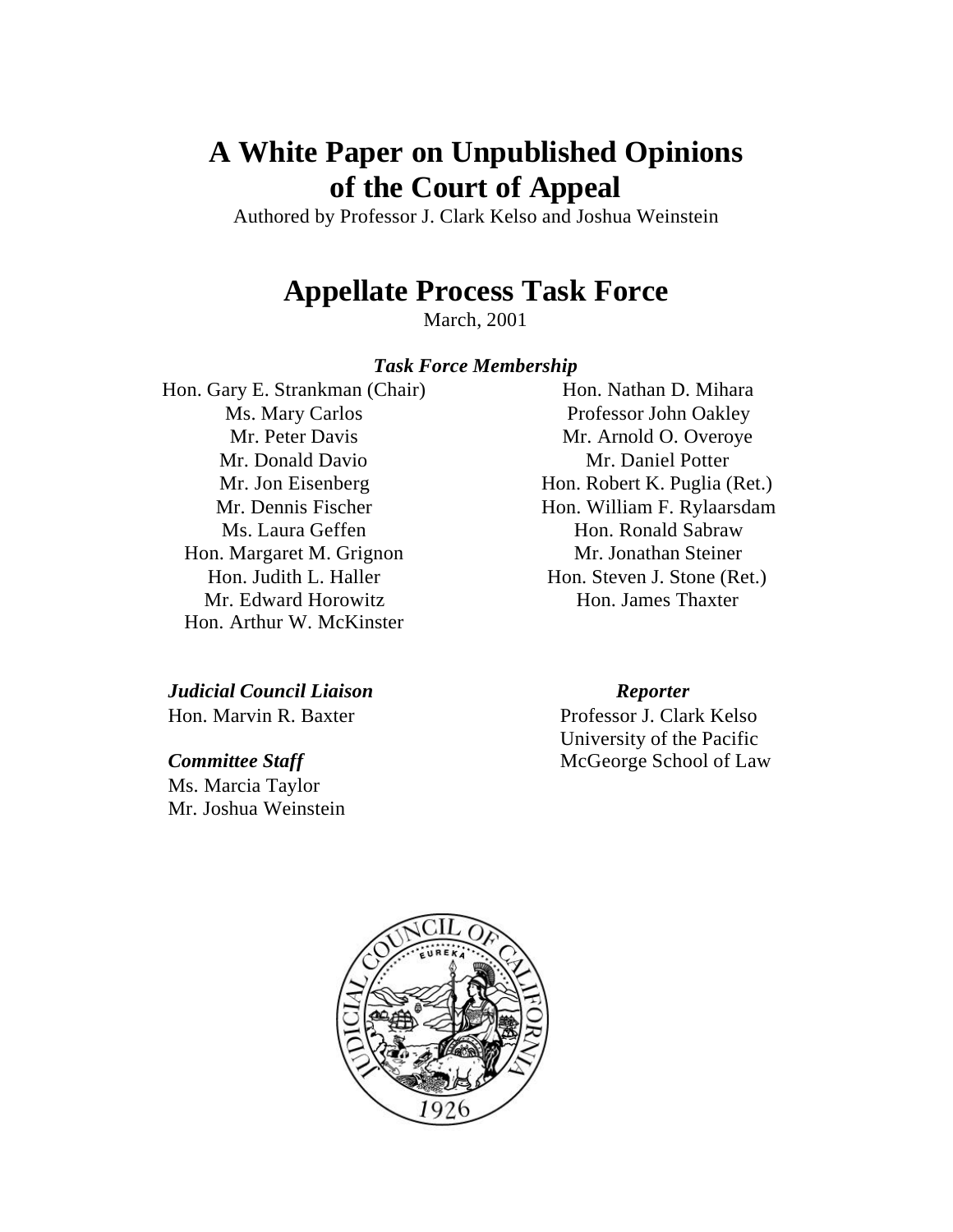### **A White Paper on Unpublished Opinions of the Court of Appeal**

### **Background**

At its inception the Appellate Process Task Force – created in 1997 by the Judicial Council of California – identified issues affecting California's intermediate appellate courts that should be studied. One issue was public access to unpublished appellate court opinions. In the task force's Interim Report (released in March 1999) and in its Report of August 2000, the issue was listed as one that was still being contemplated. (See *Report of the Appellate Process Task Force* (August 2000) page 4.)

When the task force took up the study last year, it observed that unpublished court of appeal opinions are available to any member of the public from the court clerk's office. (See *McGuire v. Superior Court* (1993) 12 Cal.App.4th 1685 [court records generally available to public] and *People v. Ford* (1981) 30 Cal.3d 209, 216 [unpublished opinions are "available in the public records of … the Court of Appeal"].) However, in practice, unpublished opinions have limited exposure; they are often only read by litigants and institutional practitioners. The task force focused on whether and how to improve public access to unpublished opinions of the courts of appeal.

During the time the task force took up the topic, the issue was provoking interest in other circles as well. Several commentators and scholars weighed  $\text{in}$ ,  $\text{1}$  an appellate court published an opinion on the issue (see *Schmier v. Supreme Court of California* (2000) 78 Cal.App.4th 703), and legislation was proposed that would have required all appellate opinions to be published and citable as precedent.<sup>2</sup> (Assem. Bill 2404 (Papan) 1999-2000 Reg. Sess., § 1.)

 $2$  Additionally, for a few brief months last year, there was a federal appellate decision from the Eighth Circuit declaring as a matter of federal constitutional law that unpublished opinions were required to be treated as binding precedents (the decision was

<sup>&</sup>lt;u>1</u> A. Kozinski and S. Reinhardt, "Please Don't Cite This!" (June 2000) *California Lawyer*, 43; R. Arnold, *Unpublished Opinions: A Comment* (1999) 1 J. App. Prac. & Process 219 (1999); B. Martin, Jr., *In Defense of Unpublished Opinions* (1999) 60 Ohio St. L.J. 177; C. Carpenter, Jr., *The No-Citation Rule for Unpublished Opinions: Do the Ends of Expediency for Overloaded Appellate Courts Justify the Means of Secrecy?* (1998) 50 S.C. L. Rev. 235; K. Shuldberg, *Digital Influence: Technology and Unpublished Opinions in the Federal Courts of Appeal* (1997) 85 Calif. L. Rev. 541; and D. Merritt and J. Brudney, *Stalking Secret Law: What Predicts Publication in the United States Court of Appeals* (2001) 54 Vand. L. Rev. 71.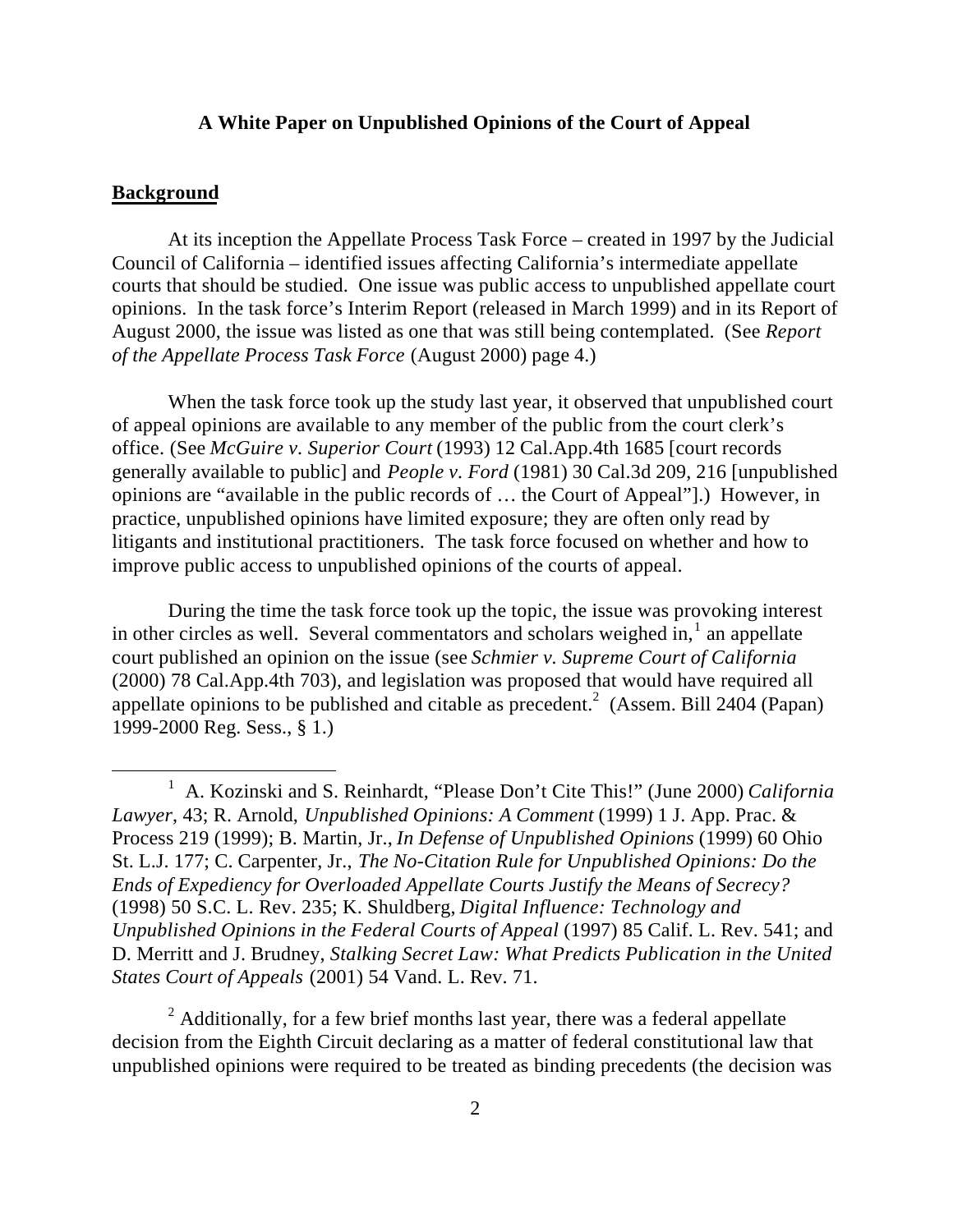The issue is not new. In fact, several years earlier in a report commissioner by the Appellate Courts Committee of the 2020 Vision Project, Professor J. Clark Kelso made the following recommendation:

Make all unpublished opinions available electronically (which would give the public, scholars and the court of appeal easy access) but retain the nocitation rule (which would address the practical concerns expressed by appellate lawyers and judges). As appellate courts become paperless, provision should be made for giving the public access to unpublished as well as published opinions. $3$ 

That recommendation was a compromise position. In widely circulated drafts of his report, Professor Kelso argued that all appellate opinions should be published and citable as precedent and that the increasing use of unpublished opinions was contrary to fundamental principles of good appellate practice. This tentative suggestion triggered a chorus of protests from around the state, from both judges and practitioners, who asserted that "the nonpublication and noncitation rules are critically important to the court of appeal in preparing and processing its cases and to the practicing bar in litigating appeals." <sup>4</sup> Critics argued that publication of all opinions would overburden the appellate courts and practitioners, that publication and citability of all appellate opinions would substantially increase the workload of an already overburdened appellate court system and that practitioners would have to wade through an "overwhelming" amount of unpublished opinions that are "useless for future litigation because they involve no new law and no new, applicable factual situations."<sup>5</sup>

subsequently vacated as moot by an en banc panel of the circuit after the United States agreed to pay the disputed \$6,000 tax claim made by the taxpayer). (*Anastasoff v. United States* (8th Cir. 2000) 223 F.3d 898, vacated on reh'g en banc, (8th Cir. 2000) 235 F.3d 1054.) For a critique of the constitutional analysis in *Anastasoff*, see Case Note, *Constitutional Law C Article III Judicial Power C Eighth Circuit Holds That Unpublished Opinions Must Be Accorded Precedential Effect* (2001) 114 Harv.L.Rev. 940.

3 C. Kelso, *A Report on the California Appellate System* (1994) 45 Hastings L.J. 433, 492.

<sup>4</sup> *Ibid*. 5 *Ibid*.

 $\overline{a}$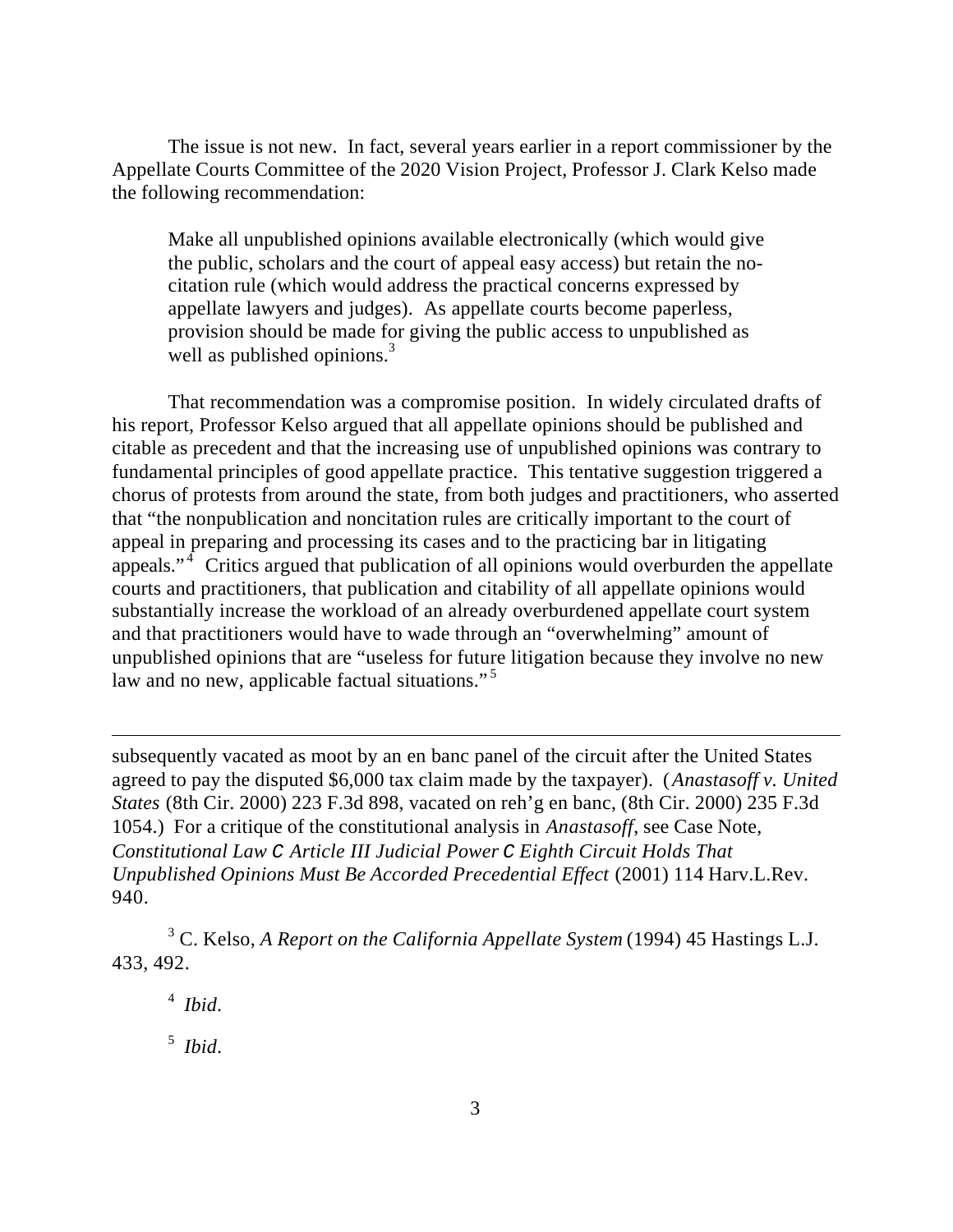Although Professor Kelso's compromise position was not formally adopted by the full Commission on the Future of the California Courts, the Commission's final report endorsed the general proposition that "[s]implified, electronic access to the appellate courts, their records, and their proceedings will have a salutary effect on the public's comprehension of and trust in justice."<sup>6</sup> Moreover, the Commission formally recommended that "[a]ppellate justice should accelerate its adoption of and adaptation to new technology."<sup>7</sup>

### **Everything old is new again**

The arguments for and against publication and citability of appellate court opinions have not changed much over the years. The dispute remains largely, but not entirely, between those who believe that all appellate court opinions should be published and citable and others who argue that the publication and citability of all unpublished opinions would overburden the courts and counsel, increasing the costs to clients and causing delays. For the reasons given below, the Appellate Process Task Force has decided after thorough consideration of the issue to make the following recommendation:

Unpublished opinions should be posted on the Judicial Council's Web site for a reasonable period of time (e.g., 60 days), but the general proscription against citation of unpublished opinions (i.e., rule 977) should remain in place without change.

#### **A. Electronic access**

The Web site for California's appellate courts already makes published opinions available on the Web with commendable speed. Access to court opinions on the Web is often the preferred method of access for reviewing recently issued decisions. With the development of these widely available electronic portals to government information, there is no longer any convincing justification for not facilitating greater public access to the written work product of the appellate courts by taking advantage of existing information technologies. We live in an open, democratic society where the accountability of public servants is secured in large part by public access to government activity and output. Of course, openness and public access have their limits. Other important interests such as privacy, the attorney-client privilege, national security, and

 <sup>6</sup> Commission on the Future of the California Courts, *Justice in the Balance B 2020* (1993) 166.

 $^7$  *Id.*, at p. 167 (Recommendation 10.1).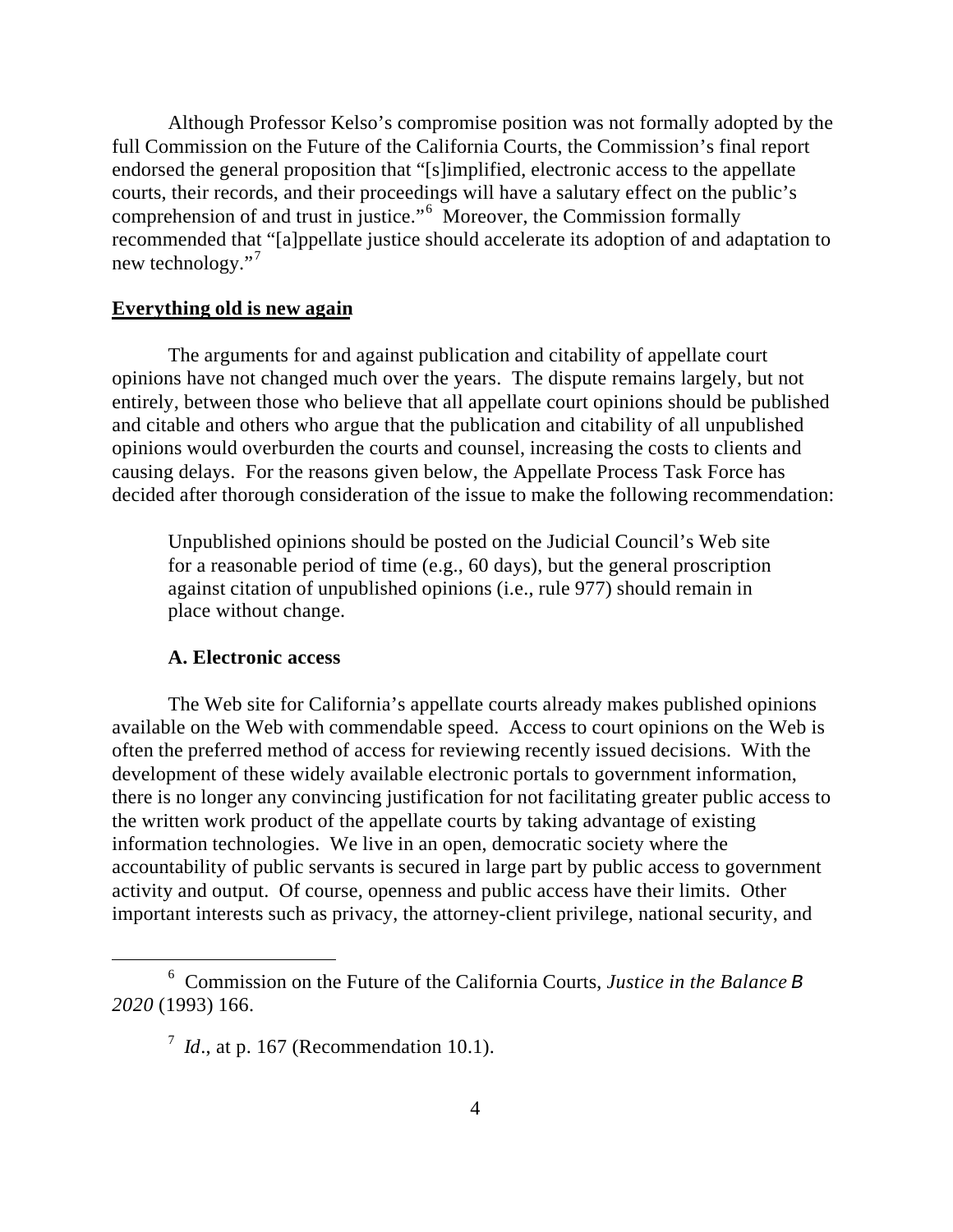the deliberative process privilege, may dictate limited or no access to some types of information in certain circumstances. But no one claims that unpublished opinions fall into any of these categories. Indeed, as noted above unpublished opinions are already publicly available.

Those who argue that unpublished appellate opinions in California are some form of "secret" law have seriously overstated their case.<sup>8</sup> Nevertheless, it is true that unpublished opinions are not as widely and easily available as published opinions. Further, if the difference in availability can be eliminated at reasonable expense, the courts, no less than any other branch of government, should make unpublished opinions more accessible. The task force recognized that many institutional litigants – the insurance industry, the Attorney General, and the appellate projects, for example – to varying degrees review a large percentage of court of appeal opinions in their area of interest, whether published or not. Given the changes in technology and the apparent wide-spread interest in unpublished opinions, the task force recommends that the public have the same ease of access that is already afforded institutional practitioners.

In California, all published appellate opinions are now made available for a period of time on the judicial branch's Web site. Cost permitting, there is no compelling reason for not expanding the existing system so that *all* California appellate opinions, whether published or unpublished, are made available on the Web site for a reasonable period of time.

#### **B. Citability**

The remaining question is whether unpublished opinions should, once made available electronically, be citable as precedent. The task force is convinced that allowing all opinions to be citable as precedent would do substantial damage to the appellate system in California. If all appellate court opinions were citable, there would be increased potential for conflict and confusion in the law, which would, in turn, increase the cost of legal representation, as well as appellate workload and appellate delay. This damage would not be offset by any practical advantages gained through making unpublished opinions fully citable as precedent.

Under rule 977 of the California Rules of Court, unpublished opinions may not be "cited or relied on by a court or a party" except (1) "when the opinion is relevant under the doctrines of law of the case, res judicata, or collateral estoppel," or (2) "when the

 <sup>8</sup>  $8$  See, e.g., Carpenter, p. 236, fn. 7 ("What else, but a secret, is an unpublished opinion wrapped in a no-citation rule?").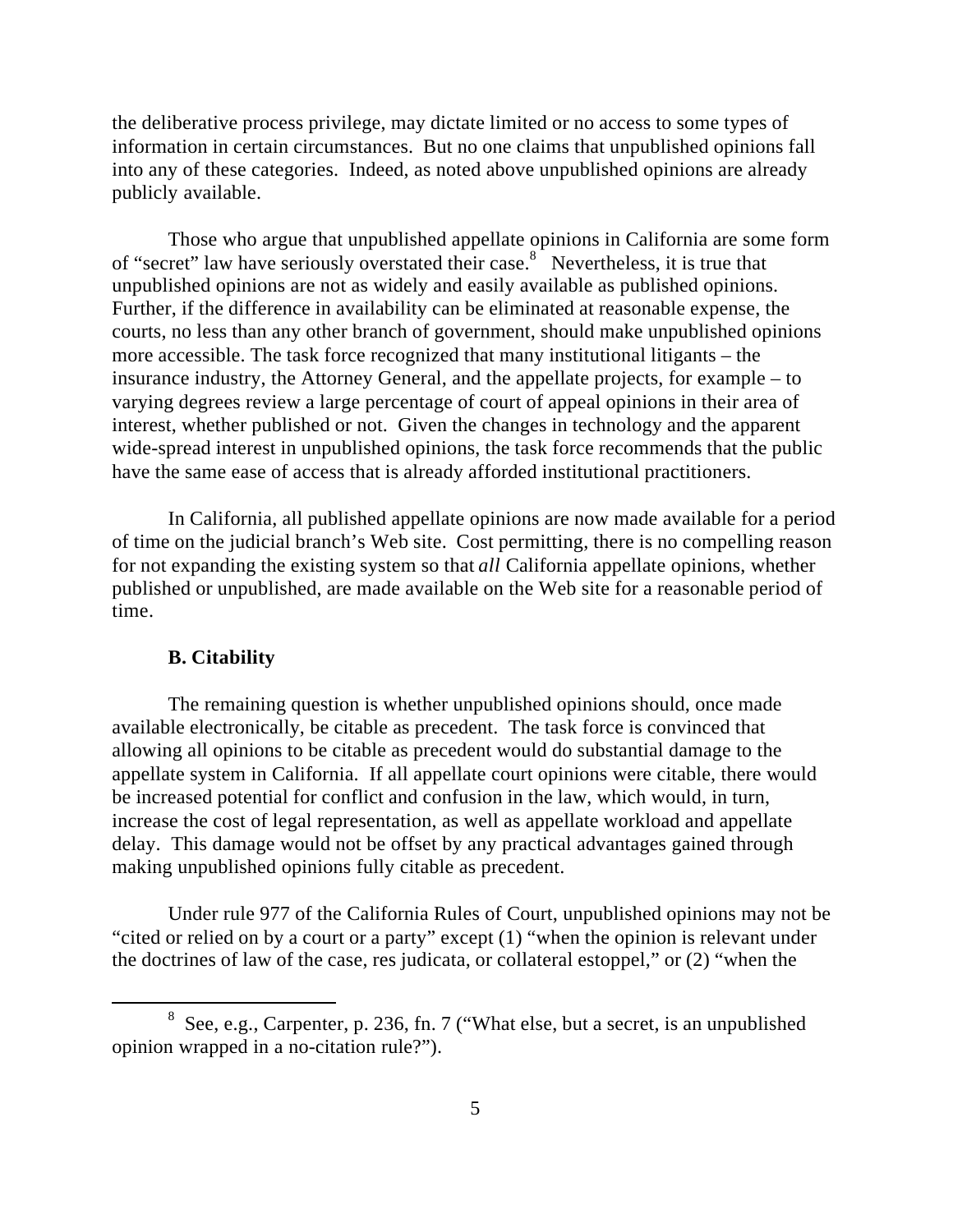opinion is relevant to a criminal or disciplinary action or proceeding because it states reasons for a decision affecting the same defendant or respondent in another such action or proceeding." (Calif. Rules of Court, rule  $977(a) \& (b)$ .)

It has been argued that a non-citation rule allows the courts to "hide" precedent setting decisions. Proponents suggest that an appellate court simply issues an unpublished opinion that is not citable, and the law that court "created" is not subject to public scrutiny and thus "hidden" from view. That argument fails on its face because, as noted above, all appellate court opinions are public records available from the clerk's office. Moreover, the California Supreme Court may review any court of appeal opinion – whether published or unpublished – to "secure uniformity of decision or the settlement of important questions of law." (Rule 29(a).)

One would have to assume that three justices of the court of appeal decided to violate rule 976 in a particular case in order to accept the notion that uncitable opinions are used to "hide" new law. Indeed, rule 976 provides that publication is appropriate for court of appeal opinions that establish new law, apply existing law to new facts, or modify or criticize existing law. (See rule 976(b)(1); see also rule 976(b)(2)  $\&$  (3) for other criteria for publication.) The task force declined to accept that premise. Rather, the task force's combined experience is that unpublished opinions, considered as a whole, generally recite well-established law and do not apply it to new fact scenarios. As such, there is no justification to impose upon the public, the bar and the bench more than a ten-fold annual increase in the number of citable opinions by the Court of Appeal. <sup>9</sup>

The task force also considered suggesting that the California Supreme Court amend rule 977 to permit citation of unpublished opinions in cases where there is no other precedent or in cases where no other precedent would serve as well. This approach is taken in some other jurisdictions. But the task force declined to endorse this recommendation because of the likelihood that the exceptions would swallow the general rule and would engage the court and counsel in costly, tangential disputes over collateral issues regarding the weight or value of an unpublished opinion. Every citation of an unpublished opinion would trigger from opposing counsel an argument that the cited opinion actually does not satisfy the criteria for citation, and the court would be forced to do precisely what the proscription is designed to guard against: determine the weight as precedent of an unpublished opinion. The efficiencies that lie at the heart of the proscription against citation of unpublished opinions would be

 $\frac{1}{9}$  $\degree$  In fiscal year 1997-1998, 7% of court of appeal opinions were published. (Judicial Council of Cal., Ann. Court Statistics Rep. (1999) p. 31.)